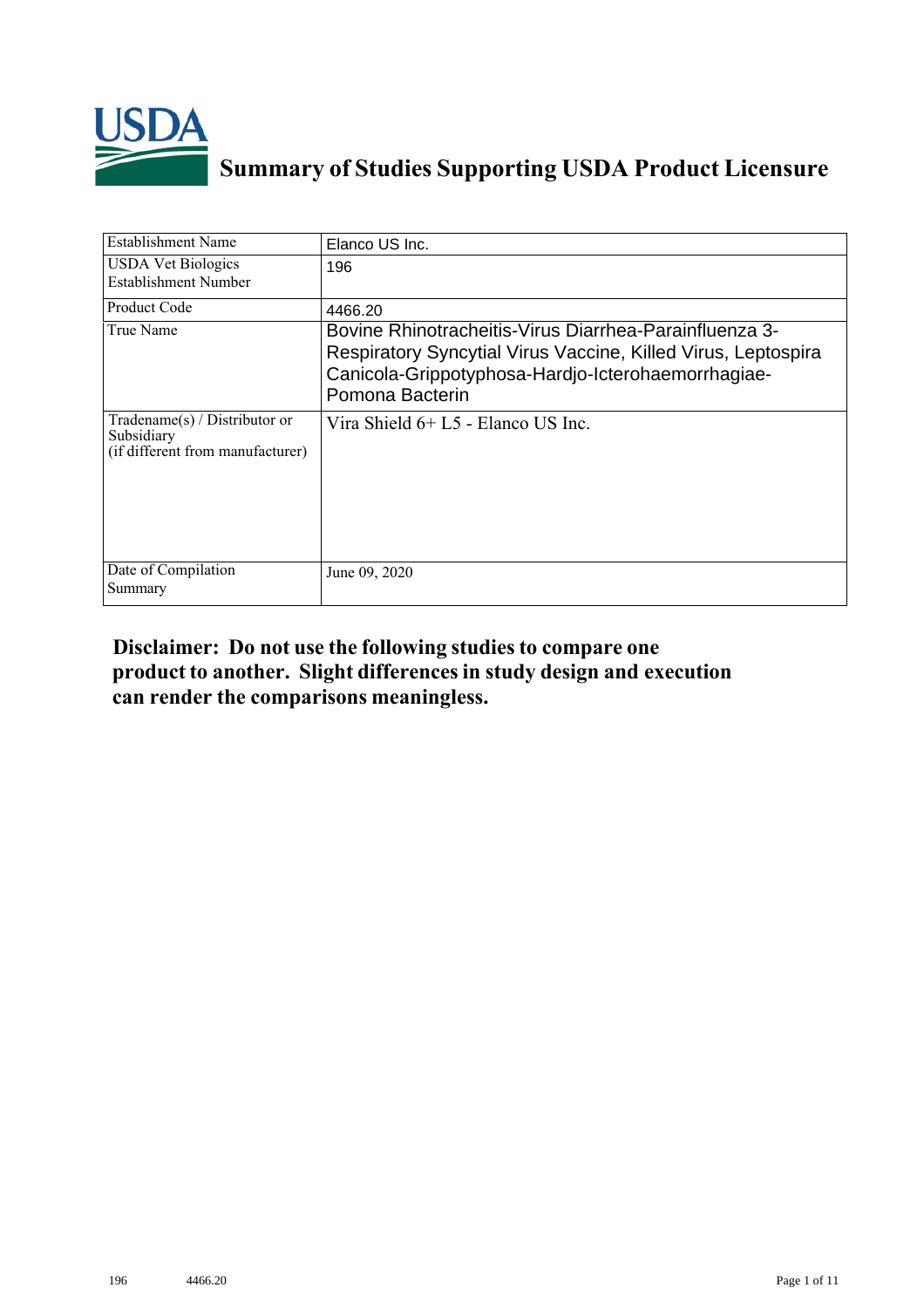| <b>Study Type</b>              | Efficacy                                                                                                                                                                                                                                                                                                                   |
|--------------------------------|----------------------------------------------------------------------------------------------------------------------------------------------------------------------------------------------------------------------------------------------------------------------------------------------------------------------------|
| <b>Pertaining to</b>           | Bovine Virus Diarrhea (BVD)                                                                                                                                                                                                                                                                                                |
| <b>Study Purpose</b>           | To demonstrate effectiveness against Bovine Virus Diarrhea                                                                                                                                                                                                                                                                 |
|                                | Type 1b                                                                                                                                                                                                                                                                                                                    |
| <b>Product Administration</b>  |                                                                                                                                                                                                                                                                                                                            |
| <b>Study Animals</b>           | Bovine                                                                                                                                                                                                                                                                                                                     |
| <b>Challenge Description</b>   | BVD isolate NY-1, BVD1b                                                                                                                                                                                                                                                                                                    |
| <b>Interval observed after</b> |                                                                                                                                                                                                                                                                                                                            |
| challenge                      |                                                                                                                                                                                                                                                                                                                            |
| <b>Results</b>                 | Study data were evaluated by USDA-APHIS prior to product<br>licensure and met regulatory standards for acceptance at the time<br>of submission. No data are published because this study was<br>submitted to USDA-APHIS prior to January 1, 2007, and APHIS<br>only require publication of data submitted after that date. |
| <b>USDA Approval Date</b>      | July 16, 2003                                                                                                                                                                                                                                                                                                              |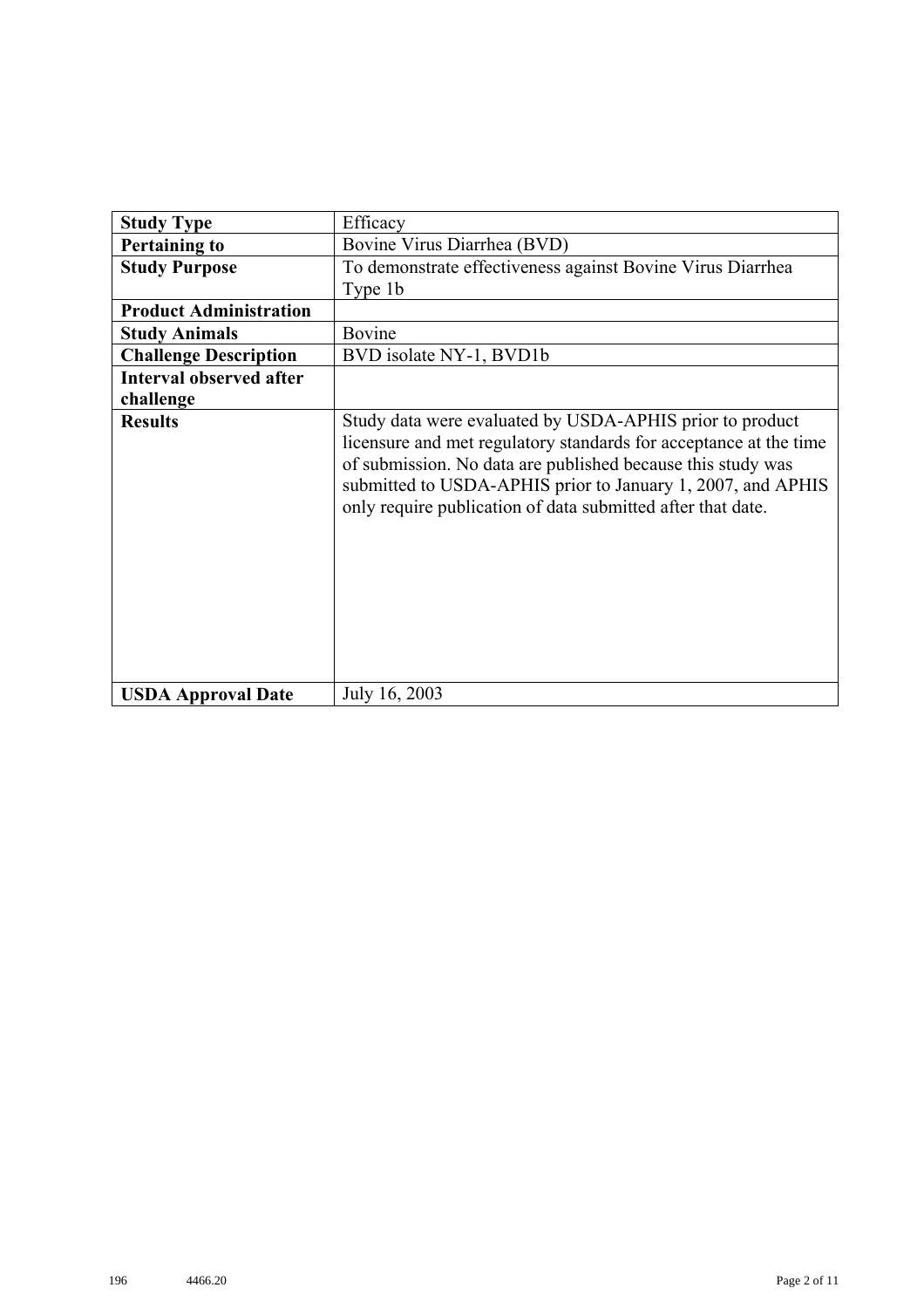| <b>Study Type</b>              | Efficacy                                                                                                                                                                                                                                                                                                                   |
|--------------------------------|----------------------------------------------------------------------------------------------------------------------------------------------------------------------------------------------------------------------------------------------------------------------------------------------------------------------------|
| <b>Pertaining to</b>           | Bovine Virus Diarrhea (BVD)                                                                                                                                                                                                                                                                                                |
| <b>Study Purpose</b>           | To demonstrate effectiveness against Bovine Virus Diarrhea                                                                                                                                                                                                                                                                 |
|                                | Type 2a                                                                                                                                                                                                                                                                                                                    |
| <b>Product Administration</b>  |                                                                                                                                                                                                                                                                                                                            |
| <b>Study Animals</b>           | Bovine                                                                                                                                                                                                                                                                                                                     |
| <b>Challenge Description</b>   | BVD isolate 890, Type BVD2a                                                                                                                                                                                                                                                                                                |
| <b>Interval observed after</b> |                                                                                                                                                                                                                                                                                                                            |
| challenge                      |                                                                                                                                                                                                                                                                                                                            |
| <b>Results</b>                 | Study data were evaluated by USDA-APHIS prior to product<br>licensure and met regulatory standards for acceptance at the time<br>of submission. No data are published because this study was<br>submitted to USDA-APHIS prior to January 1, 2007, and APHIS<br>only require publication of data submitted after that date. |
| <b>USDA Approval Date</b>      | November 3, 1998                                                                                                                                                                                                                                                                                                           |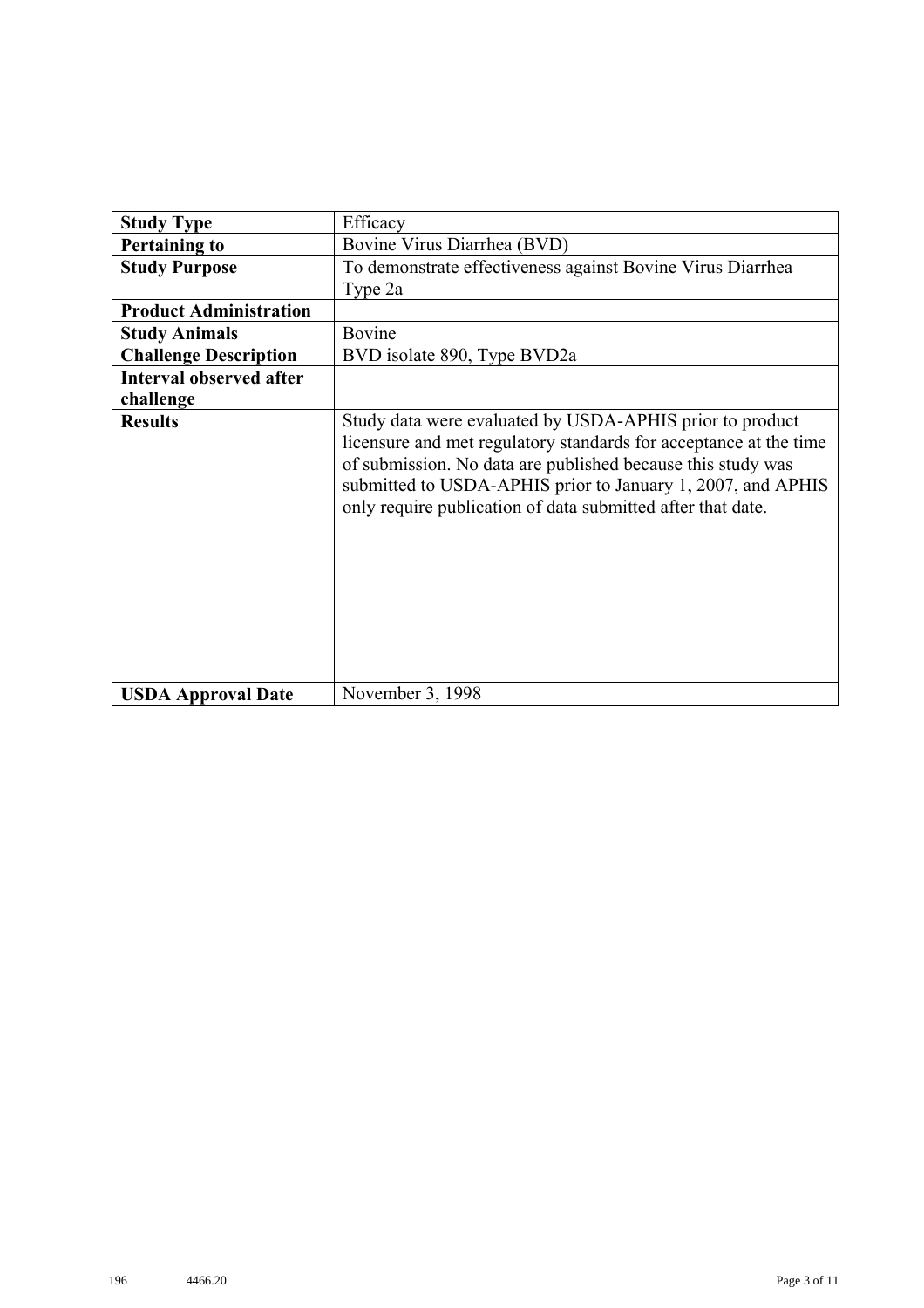| <b>Study Type</b>              | Efficacy                                                                                                                                                                                                                                                                                                                   |
|--------------------------------|----------------------------------------------------------------------------------------------------------------------------------------------------------------------------------------------------------------------------------------------------------------------------------------------------------------------------|
| <b>Pertaining to</b>           | <b>Bovine Virus Diarrhea</b>                                                                                                                                                                                                                                                                                               |
| <b>Study Purpose</b>           | To demonstrate effectiveness against Bovine Virus Diarrhea                                                                                                                                                                                                                                                                 |
|                                | Type 2a at 11 months post-vaccination                                                                                                                                                                                                                                                                                      |
| <b>Product Administration</b>  |                                                                                                                                                                                                                                                                                                                            |
| <b>Study Animals</b>           | Bovine                                                                                                                                                                                                                                                                                                                     |
| <b>Challenge Description</b>   | BVD Isolate 890, Type BVD2a                                                                                                                                                                                                                                                                                                |
| <b>Interval observed after</b> |                                                                                                                                                                                                                                                                                                                            |
| challenge                      |                                                                                                                                                                                                                                                                                                                            |
| <b>Results</b>                 | Study data were evaluated by USDA-APHIS prior to product<br>licensure and met regulatory standards for acceptance at the time<br>of submission. No data are published because this study was<br>submitted to USDA-APHIS prior to January 1, 2007, and APHIS<br>only require publication of data submitted after that date. |
| <b>USDA Approval Date</b>      | September 24, 1996                                                                                                                                                                                                                                                                                                         |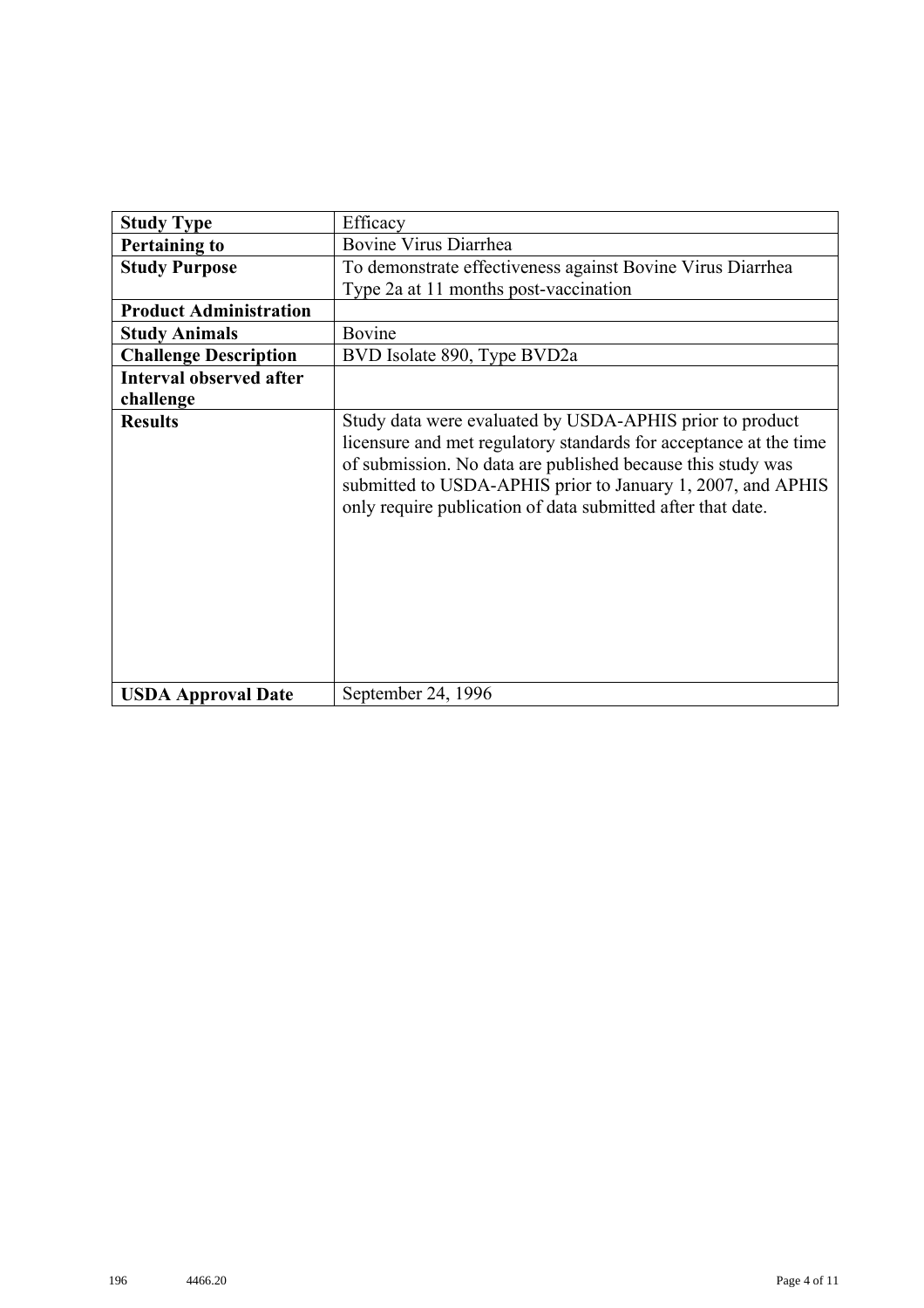| <b>Study Type</b>              | Efficacy                                                                                                                                                                                                                                                                                                                   |
|--------------------------------|----------------------------------------------------------------------------------------------------------------------------------------------------------------------------------------------------------------------------------------------------------------------------------------------------------------------------|
| <b>Pertaining to</b>           | <b>Bovine Rhinotracheitis</b>                                                                                                                                                                                                                                                                                              |
| <b>Study Purpose</b>           | To demonstrate effectiveness against Bovine Rhinotracheitis.                                                                                                                                                                                                                                                               |
| <b>Product Administration</b>  |                                                                                                                                                                                                                                                                                                                            |
| <b>Study Animals</b>           | Bovine                                                                                                                                                                                                                                                                                                                     |
| <b>Challenge Description</b>   |                                                                                                                                                                                                                                                                                                                            |
| <b>Interval observed after</b> |                                                                                                                                                                                                                                                                                                                            |
| challenge                      |                                                                                                                                                                                                                                                                                                                            |
| <b>Results</b>                 | Study data were evaluated by USDA-APHIS prior to product<br>licensure and met regulatory standards for acceptance at the time<br>of submission. No data are published because this study was<br>submitted to USDA-APHIS prior to January 1, 2007, and APHIS<br>only require publication of data submitted after that date. |
| <b>USDA Approval Date</b>      | October 22, 1986                                                                                                                                                                                                                                                                                                           |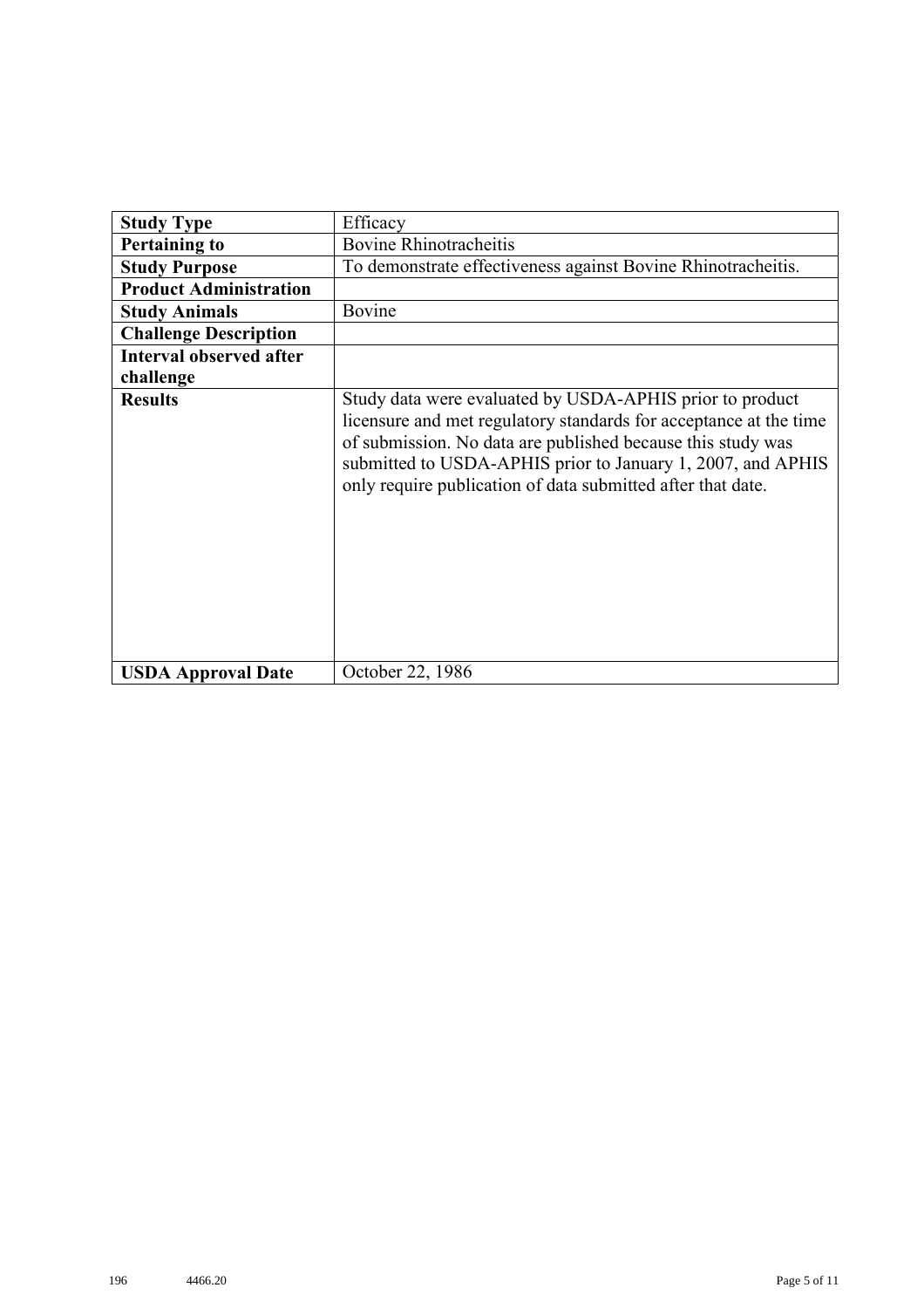| <b>Study Type</b>              | Efficacy                                                                                                                                                                                                                                                                                                                   |
|--------------------------------|----------------------------------------------------------------------------------------------------------------------------------------------------------------------------------------------------------------------------------------------------------------------------------------------------------------------------|
| <b>Pertaining to</b>           | Leptospira canicola, Leptospira grippotyphosa, Leptospira                                                                                                                                                                                                                                                                  |
|                                | icterohaemorrhagiae, Leptospira pomona                                                                                                                                                                                                                                                                                     |
| <b>Study Purpose</b>           | To demonstrate effectiveness against Leptospira spp.                                                                                                                                                                                                                                                                       |
| <b>Product Administration</b>  |                                                                                                                                                                                                                                                                                                                            |
| <b>Study Animals</b>           | Bovine, swine                                                                                                                                                                                                                                                                                                              |
| <b>Challenge Description</b>   |                                                                                                                                                                                                                                                                                                                            |
| <b>Interval observed after</b> |                                                                                                                                                                                                                                                                                                                            |
| challenge                      |                                                                                                                                                                                                                                                                                                                            |
| <b>Results</b>                 | Study data were evaluated by USDA-APHIS prior to product<br>licensure and met regulatory standards for acceptance at the time<br>of submission. No data are published because this study was<br>submitted to USDA-APHIS prior to January 1, 2007, and APHIS<br>only require publication of data submitted after that date. |
| <b>USDA Approval Date</b>      | March 18, 1983                                                                                                                                                                                                                                                                                                             |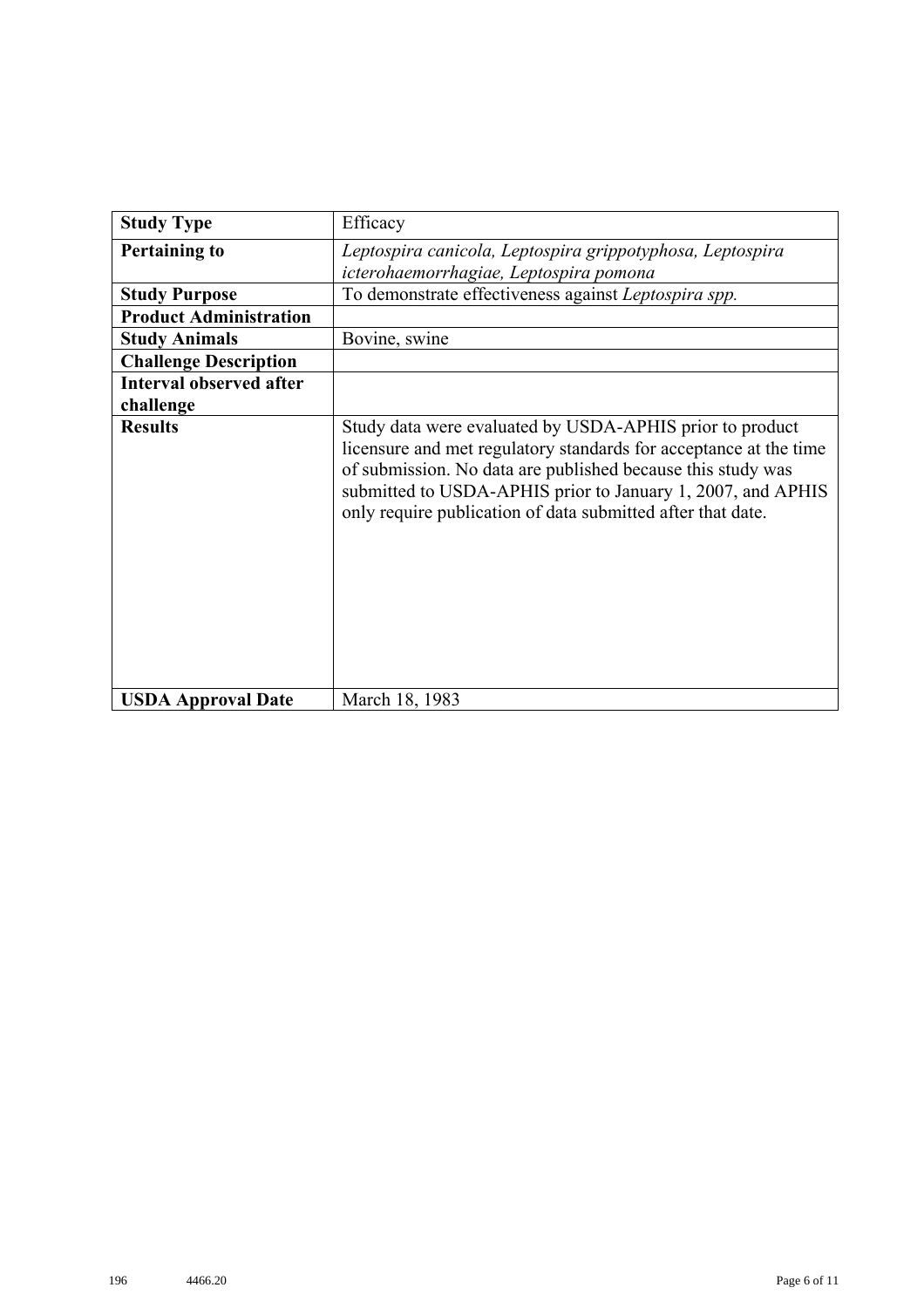| <b>Study Type</b>              | Efficacy                                                                                                                                                                                                                                                                                                                   |
|--------------------------------|----------------------------------------------------------------------------------------------------------------------------------------------------------------------------------------------------------------------------------------------------------------------------------------------------------------------------|
| <b>Pertaining to</b>           | Leptospira Hardjo (type Hardjoprajitno)                                                                                                                                                                                                                                                                                    |
| <b>Study Purpose</b>           | To demonstrate effectiveness against Leptospira Hardjo                                                                                                                                                                                                                                                                     |
| <b>Product Administration</b>  |                                                                                                                                                                                                                                                                                                                            |
| <b>Study Animals</b>           | Bovine, Swine                                                                                                                                                                                                                                                                                                              |
| <b>Challenge Description</b>   |                                                                                                                                                                                                                                                                                                                            |
| <b>Interval observed after</b> |                                                                                                                                                                                                                                                                                                                            |
| challenge                      |                                                                                                                                                                                                                                                                                                                            |
| <b>Results</b>                 | Study data were evaluated by USDA-APHIS prior to product<br>licensure and met regulatory standards for acceptance at the time<br>of submission. No data are published because this study was<br>submitted to USDA-APHIS prior to January 1, 2007, and APHIS<br>only require publication of data submitted after that date. |
| <b>USDA Approval Date</b>      | March 18, 1983                                                                                                                                                                                                                                                                                                             |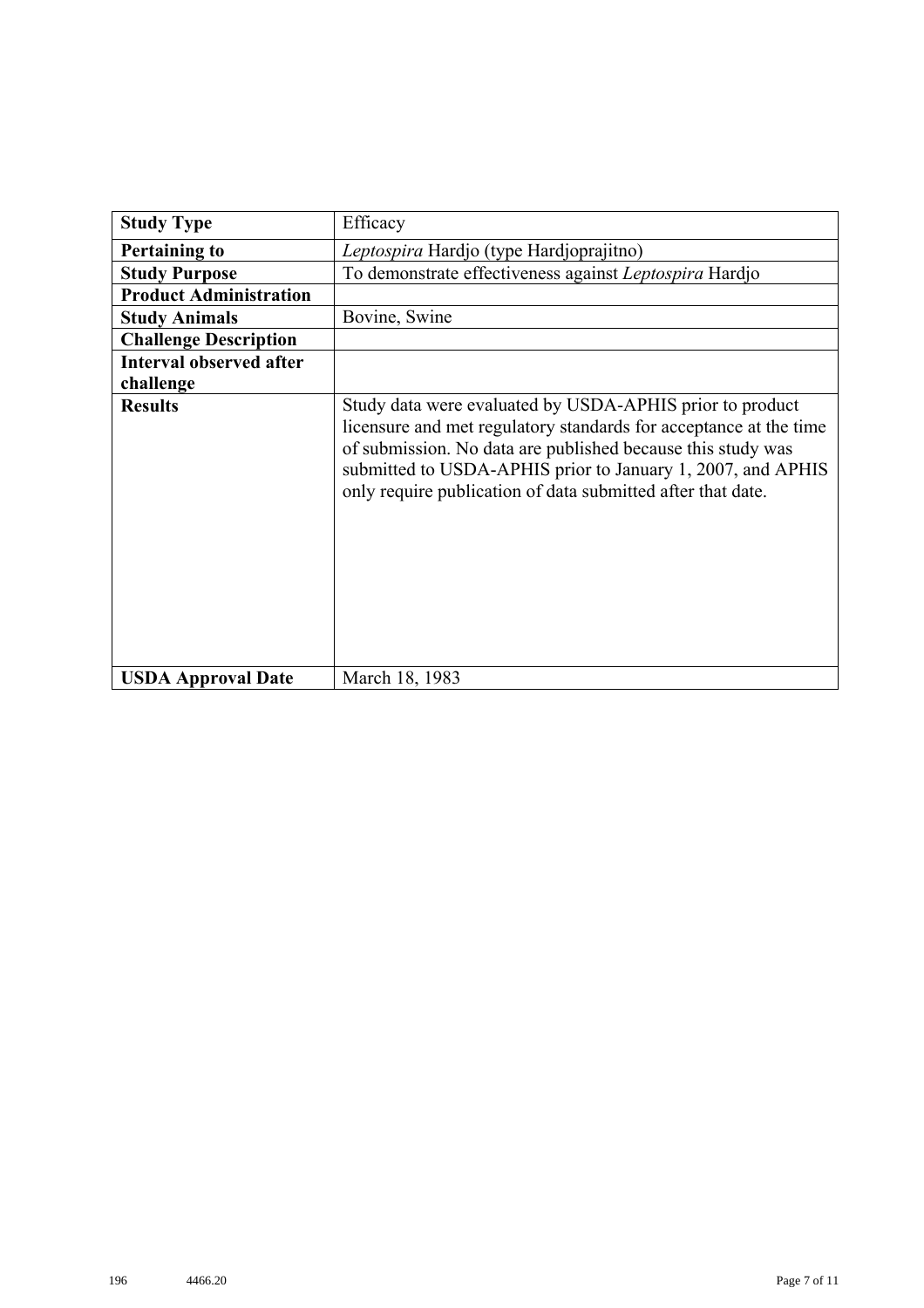| <b>Study Type</b>              | Efficacy                                                                                                                                                                                                                                                                                                                   |
|--------------------------------|----------------------------------------------------------------------------------------------------------------------------------------------------------------------------------------------------------------------------------------------------------------------------------------------------------------------------|
| <b>Pertaining to</b>           | Bovine Parainfluenza Type 3                                                                                                                                                                                                                                                                                                |
| <b>Study Purpose</b>           | To demonstrate effectiveness against Bovine Parainfluenza Type                                                                                                                                                                                                                                                             |
|                                | 3.                                                                                                                                                                                                                                                                                                                         |
| <b>Product Administration</b>  |                                                                                                                                                                                                                                                                                                                            |
| <b>Study Animals</b>           | Bovine                                                                                                                                                                                                                                                                                                                     |
| <b>Challenge Description</b>   |                                                                                                                                                                                                                                                                                                                            |
| <b>Interval observed after</b> |                                                                                                                                                                                                                                                                                                                            |
| challenge                      |                                                                                                                                                                                                                                                                                                                            |
| <b>Results</b>                 | Study data were evaluated by USDA-APHIS prior to product<br>licensure and met regulatory standards for acceptance at the time<br>of submission. No data are published because this study was<br>submitted to USDA-APHIS prior to January 1, 2007, and APHIS<br>only require publication of data submitted after that date. |
| <b>USDA Approval Date</b>      | March 12, 1987 (License Issued)                                                                                                                                                                                                                                                                                            |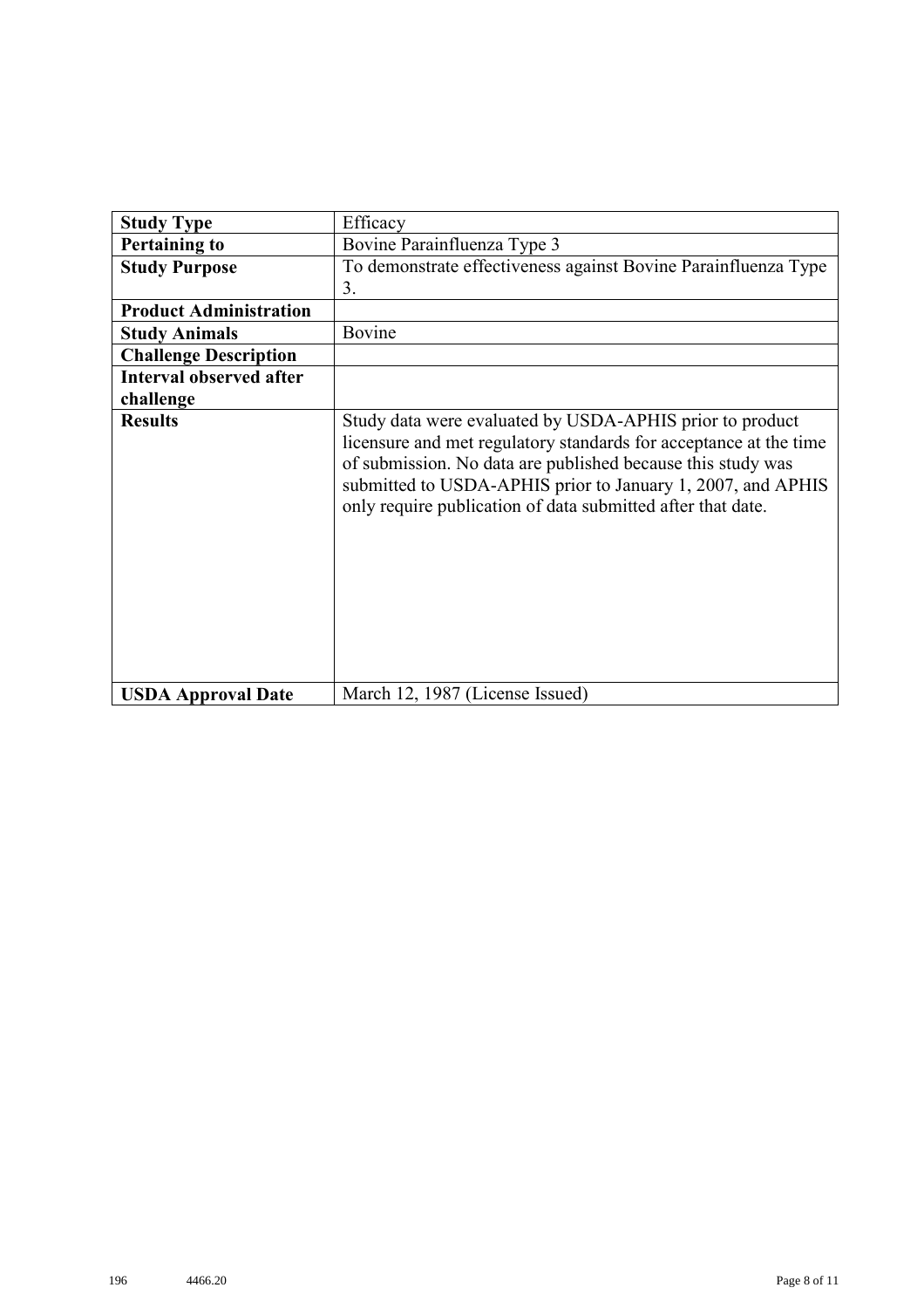| <b>Study Type</b>              | Efficacy                                                                                                                                                                                                                                                                                                                   |
|--------------------------------|----------------------------------------------------------------------------------------------------------------------------------------------------------------------------------------------------------------------------------------------------------------------------------------------------------------------------|
| <b>Pertaining to</b>           | <b>Bovine Respiratory Syncytial Virus</b>                                                                                                                                                                                                                                                                                  |
| <b>Study Purpose</b>           | To demonstrate effectiveness against Bovine Respiratory                                                                                                                                                                                                                                                                    |
|                                | <b>Syncytial Virus</b>                                                                                                                                                                                                                                                                                                     |
| <b>Product Administration</b>  |                                                                                                                                                                                                                                                                                                                            |
| <b>Study Animals</b>           | Bovine                                                                                                                                                                                                                                                                                                                     |
| <b>Challenge Description</b>   |                                                                                                                                                                                                                                                                                                                            |
| <b>Interval observed after</b> |                                                                                                                                                                                                                                                                                                                            |
| challenge                      |                                                                                                                                                                                                                                                                                                                            |
| <b>Results</b>                 | Study data were evaluated by USDA-APHIS prior to product<br>licensure and met regulatory standards for acceptance at the time<br>of submission. No data are published because this study was<br>submitted to USDA-APHIS prior to January 1, 2007, and APHIS<br>only require publication of data submitted after that date. |
| <b>USDA Approval Date</b>      | December 18, 1987                                                                                                                                                                                                                                                                                                          |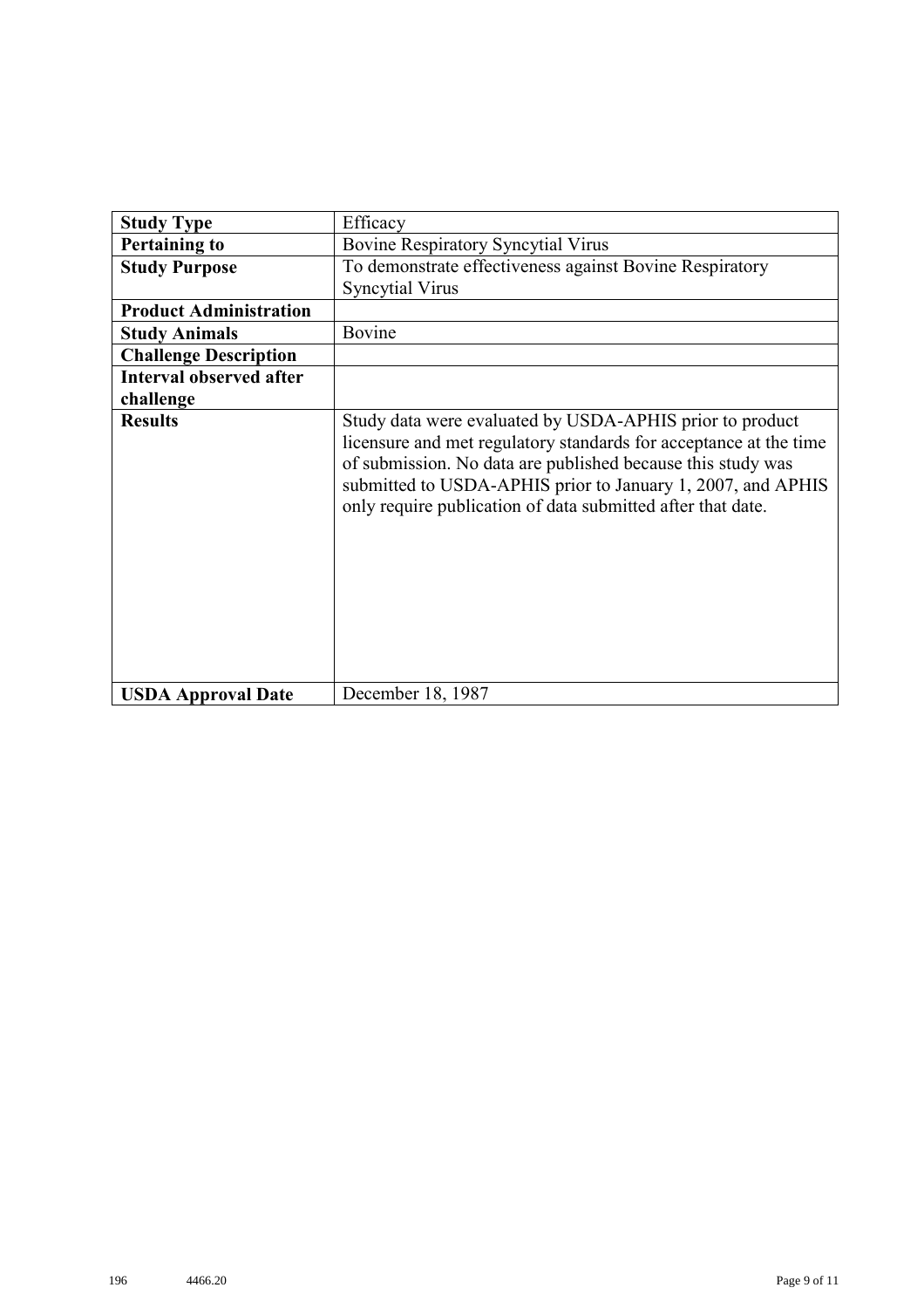| <b>Study Type</b>     | Safety                                                                                                                                                                                                                                                                                                                     |
|-----------------------|----------------------------------------------------------------------------------------------------------------------------------------------------------------------------------------------------------------------------------------------------------------------------------------------------------------------------|
| <b>Pertaining to</b>  | All                                                                                                                                                                                                                                                                                                                        |
| <b>Study Purpose</b>  | To demonstrate safety under typical field conditions                                                                                                                                                                                                                                                                       |
| Product               |                                                                                                                                                                                                                                                                                                                            |
| <b>Administration</b> |                                                                                                                                                                                                                                                                                                                            |
| <b>Study Animals</b>  | Bovine                                                                                                                                                                                                                                                                                                                     |
| <b>Challenge</b>      |                                                                                                                                                                                                                                                                                                                            |
| <b>Description</b>    |                                                                                                                                                                                                                                                                                                                            |
| <b>Interval</b>       |                                                                                                                                                                                                                                                                                                                            |
| observed after        |                                                                                                                                                                                                                                                                                                                            |
| challenge             |                                                                                                                                                                                                                                                                                                                            |
| <b>Results</b>        | Study data were evaluated by USDA-APHIS prior to product licensure and<br>met regulatory standards for acceptance at the time of submission. No data<br>are published because this study was submitted to USDA-APHIS prior to<br>January 1, 2007, and APHIS only require publication of data submitted after<br>that date. |
| <b>USDA</b>           | April 16, 2003                                                                                                                                                                                                                                                                                                             |
| <b>Approval Date</b>  |                                                                                                                                                                                                                                                                                                                            |